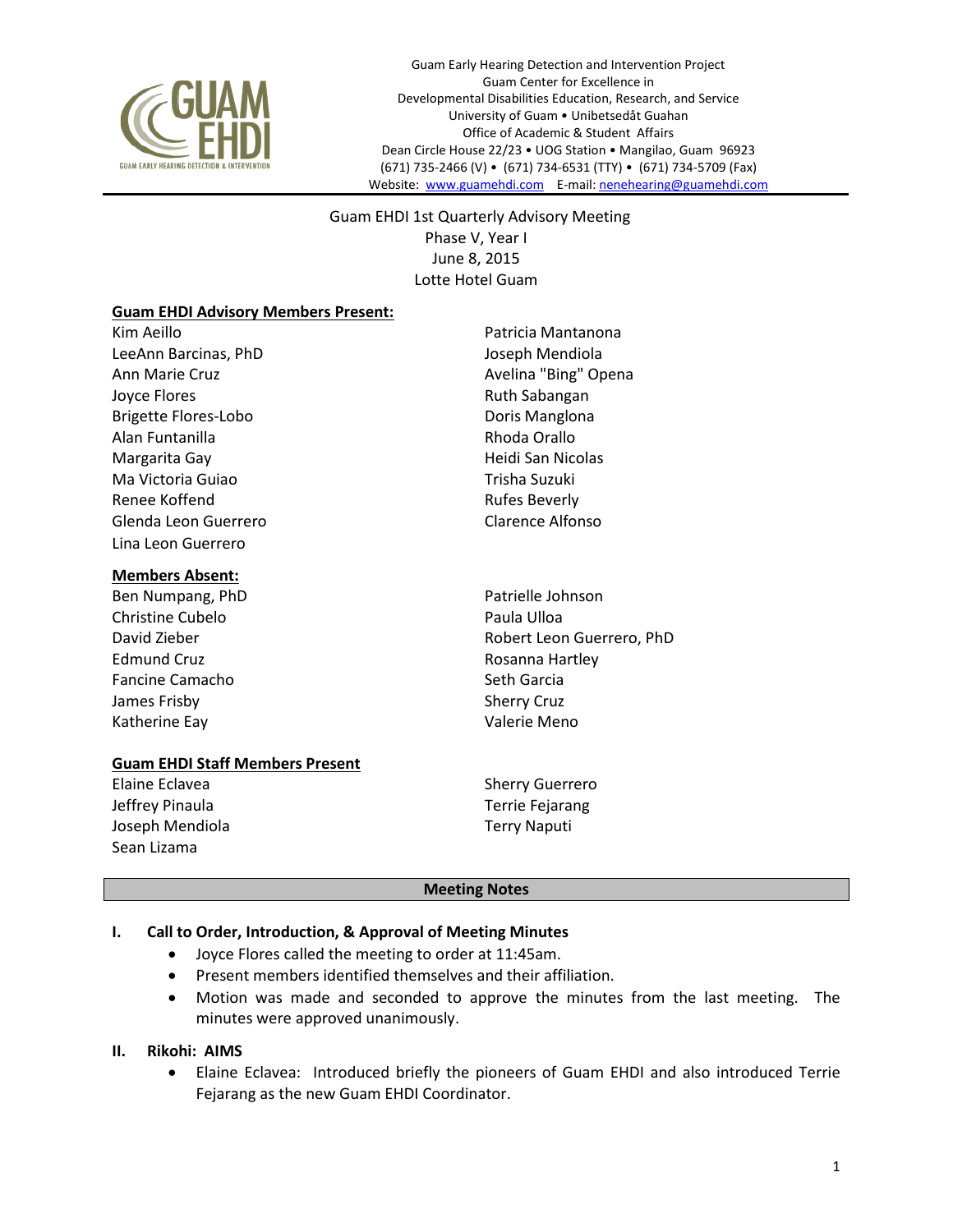

- Elaine Eclavea also talked about the different transitions happening within Guam EHDI and the items in the agenda.
- New Guam EHDI goals will now be called "Aims" and objectives will be call "Sub-Aims."
- Data from the births sites were presented and advisory members will also be given updates on the quality improvement process for this new grant and have an opportunity to provide feedback.
- 1. **AIM 1:** By March 31, 2017, Project Rikohi with participating birth site screeners will utilize specifically targeted and measurable interventions that are culturally and linguistically competent such as quality improvement methodologies in reducing the number of infants LTF/D who have not passed a newborn hearing screening examination prior to discharge from a birthing site to 1% or less.
	- Guam Memorial Hospital Authority's (GMHA) and Sagua Managu Birthing Center's (SMBC) initial hearing screening data were reported on by respective representative for the reporting period from October 2014 to December 2014. Total rate for both sites by month October 2014: 100% births screened, 4% referred for outpatient rescreen; November 2014: 99% screened, 6% referred; December: 97% screened, 4% referred for outpatient rescreen.
	- $\triangleright$  Objective of AIM reiterated: To reduce the LTF/D of babies returning for an outpatient rescreen.
	- $\triangleright$  Elaine Eclavea summarized the efforts and challenges in working with Naval Hospital to report their data.
	- $\triangleright$  Elaine Eclavea summarized the areas this work group will work on and the effort to ensure culturally linguistic competency (CLC).
- 2. **AIM 2:** By March 31, 2017, Project Rikohi with participating birth site screeners and early intervention staff will utilize specifically targeted and measurable interventions that are culturally and linguistically competent such as quality improvement methodologies in reducing the number of infants LTF/D currently at 6% who did not pass the outpatient hearing screening by one month of age to 4% or less.
	- $\triangleright$  Pat Mantanona reported on outpatient rescreen data for the same time period October 2014 - December 2014. During this time period there were three (3) total that were Lost to Follow-Up (LTF). The GEIS referral was terminated due to parents being non-responsive to letters sent out, efforts were made to physical locate them and through phone calls.
	- $\triangleright$  Elaine Eclavea summarized the areas this work group will focus on and the new category being used by CDC called "unresponsive" and to ensure CLC.
	- $\triangleright$  Sagua Managu all babies referred for outpatient rescreen were screened for this time period.
	- $\triangleright$  Elaine Eclavea mentioned that this work group will also take a look at the process for GMHA to facilitate outpatient rescreens at the hospital.
	- $\triangleright$  Other considerations for the work group is to look at sustainability for the Universal Hearing process and to look at a Hearing Screening Coordinator for the birthing sites.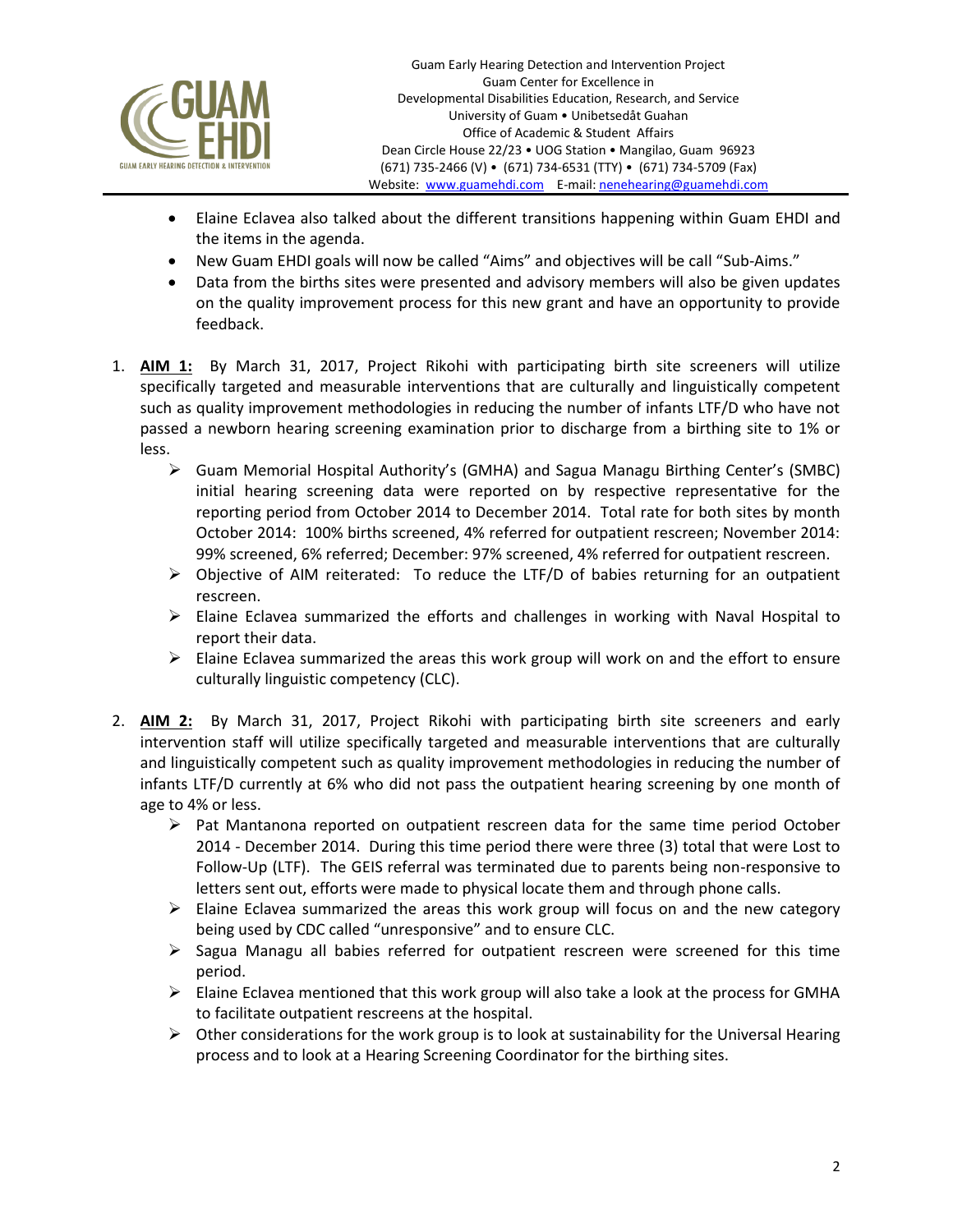

- 3. **AIM 3:** By March 31, 2017, Project Rikohi with early intervention staff will continue to utilize specifically targeted and measurable interventions that are culturally and linguistically competent such as quality improvement methodologies in reducing the number of infants LTF/D for diagnostic audiological evaluation (DAE) by 3 months of age from the aggregate 16% from 2011 to 2014 to 8% or less.
	- $\triangleright$  Pat Mantanona reported on DAE for the same time period. Total referred for DAE six (6), and all six (6) did receive a DAE by three (3) months of age, out of the six (6), two (2) were with a hearing loss.
	- Pat Mantanona also reported that Guam Early Intervention System (GEIS) no longer has an audiologist on staff to perform DAEs but GEIS is working with families closely if a DAE is needed by either using their insurance or using the payor of last resort procedures, to seek a DAE in the private sector.
	- $\triangleright$  Discussion about how to address the issue to hire a new audiologist for GEIS and strategies to help families get a DAE.
	- $\triangleright$  Elaine Eclavea
- 4. **AIM 4:** By March 31, 2017, Project Rikohi, with the medical home and early intervention staff, will continue to utilize specifically targeted and measurable interventions that are culturally and linguistically competent in reducing the number of infants LTF/D who have high risk factors for late onset and progressive hearing loss who fail to return for rescreen by six months of age from the current level of 20% to 10% or less.
	- $\triangleright$  Pat Mantanona reported on data for this AIM for the same time period. October 2014: 11 needed high risk rescreen, 8 were screened, 1 is pending, and 2 refused services. November 2014: 10 needed high risk rescreen, 9 were screened, and 1 was no response. December 2014: 12 needed high risk rescreen, 4 were screened, 4 refused services (1 stated that there was no history of hearing loss in the family).
	- $\triangleright$  Elaine Eclavea discussed the work this work group will look at including cultural/language barriers and how the information is presented to the families and what are some strategies that can be used.
- 5. **AIM 5:** By March 31, 2017, Project Rikohi with early intervention staff will continue to identify and utilize specifically targeted interventions such as CLC QI methodologies to ensure Individualized Family Service Plan (IFSP) are in place by six months of age for 100% of infant's identified with persistent and permanent hearing loss.
	- $\triangleright$  Elaine Eclavea summarized the previous efforts to train language interpreters about Guam EHDI and other strategies used for this AIM.
	- $\triangleright$  Pat Mantanona reported data for this AIM for the same time period. Pat Mantanona reported that the 2 that needed hearing loss for this reporting period were terminated due both families moving off-island.

# **III. Open Discussion**

 $\triangleright$  Elaine Eclavea discussed the previous efforts in using the Model For Improvement (MFI) process to address the previous goals and objectives in the previous grant cycle and how